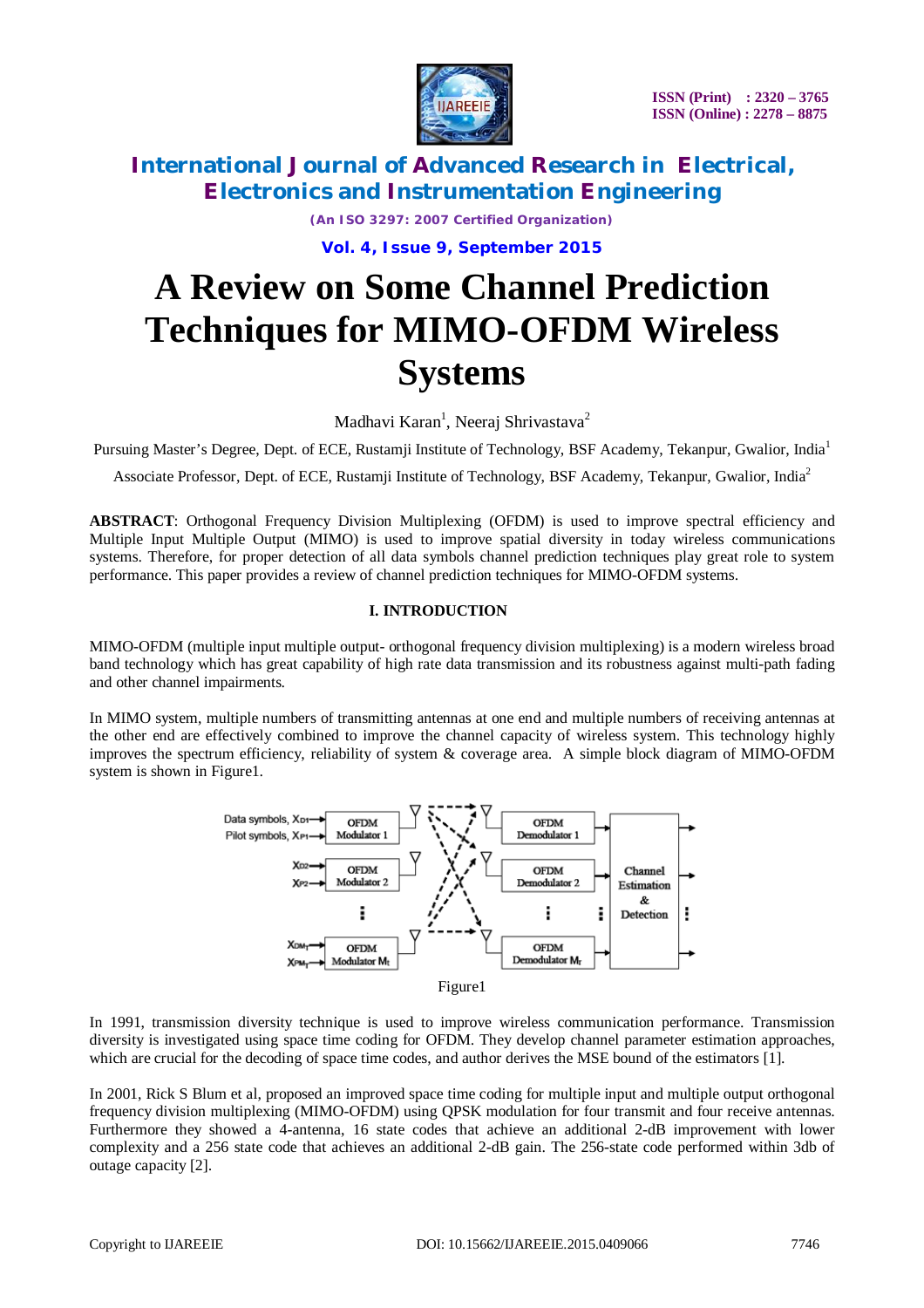

*(An ISO 3297: 2007 Certified Organization)*

#### **Vol. 4, Issue 9, September 2015**

In 2004, Geoffrey J. Byers [3] presented a geometric MIMO channel model which considers motion of the receivers and non isotropic scattering at both ends of the radio links. A joint space time cross correlation function is derived from this model and variates with this joint correlation are generated by using the vector autoregressive stochastic model.

In 2005, authors [4] treats channel estimation in MIMO-OFDM systems with correlation at the receive antenna arrays. A two step channel estimation algorithm is proposed. Firstly the iterative quadrature maximum likelihood based time delay and spatial signature estimation is presented by utilizing special training signal with a cyclic structure. The JST (joint spatio-temporal) filtering based MMSE estimator is derived by virtue of the spatial correlation. In addition effect of channel estimation on the bit error probability performance of space time block code OFDM system over correlated MIMO channels is derived.

In 2006, Toufiqual Islam [5] presented multiuser channel prediction technique for space time block coded orthogonal frequency division multiplexing (STBC-OFDM) systems based on simple blocked pilot grid. The prediction of multiuser channels is based on least square (LS) and Minimum mean square estimation (MMSE) schemes. The simulation result shows that for a slowly faded quasi-static channel predicted characteristics closely agree with the actual channel characteristics.

In 2006, Thomas svantesson [6] derives a performance bound for MIMO channel prediction. A vector formulation of the cramer-rao bound for functions of parameter is used to found a lower bound on the prediction error. Numerical evaluation of this bound shows that substantially longer prediction lengths are possible for MIMO channel than single antenna channels.

In 2007, MIMO system using OFDM technique has became a promising method for high data rate transmission. A robust and improved channel estimation algorithm is proposed in this paper for MIMO system based on the LS (least squares) algorithm. The improved LS called ILS employs the noise correlation in order to reduce the variance of the LS estimation error by estimating and suppressing the noise in signal subspace [7].

In 2008, Authors [8] proposes a wireless fading channel prediction algorithm for a pilot symbol aided OFDM technique. Assuming a doubly selective (time and frequency varying) ray-based physical channel model and equispaced pilot subcarrier in time and frequency. This algorithm performs channel model parameter acquisition using a 2-step1-D ESPRIT (estimation of signal parameters via rotational invariance techniques) as a first stage and channel prediction via model extrapolation as a second stage.

In 2011, Zangjie et al. [9] presents a simulation model of MIMO-OFDM system based on STBC which built and transmission performances under different channels area analyzes. The simulation results show that the MIMO-OFDM system based on STBC outperforms other MIMO-OFDM system without STBC in BER performance.

Melli, X.Wang, K.Zang [10] in 2014, analyzed the least mean square (LMS) and Recursive least square (RLS) algorithms. They applied these two algorithms to MIMO-OFDM system based on space time block coding (STBC). From the simulation results it is found that the RLS is better than LMS algorithm. They showed the practical aspect of analyzed scheme in MATLAB environment.

In 2014, authors [11] analyzed the parametric sparse MIMO-OFDM channel estimation scheme based on FRI (finite rate innovation) theory, by which super-resolution estimates of path delays with arbitrary values can be achieved.

#### **II. SYSTEM MODEL**

A generic block diagram of a basic baseband-equivalent MIMO-OFDM system is given in Figure 2. A MIMO-OFDM system with Ntx transmit and Nrx receive antennas is assumed. The information bits can be coded and interleaved. The coded bits are then mapped into data symbols depending on the modulation type. Another stage of interleaving and coding can be performed for the modulated symbols. Although the symbols are in time domain, the data up to this point is considered to be in the frequency domain. The data is then demultiplexed for different transmitter antennas. The serial data symbols are then converted to parallel blocks, and an IFFT is applied to these parallel blocks to obtain of an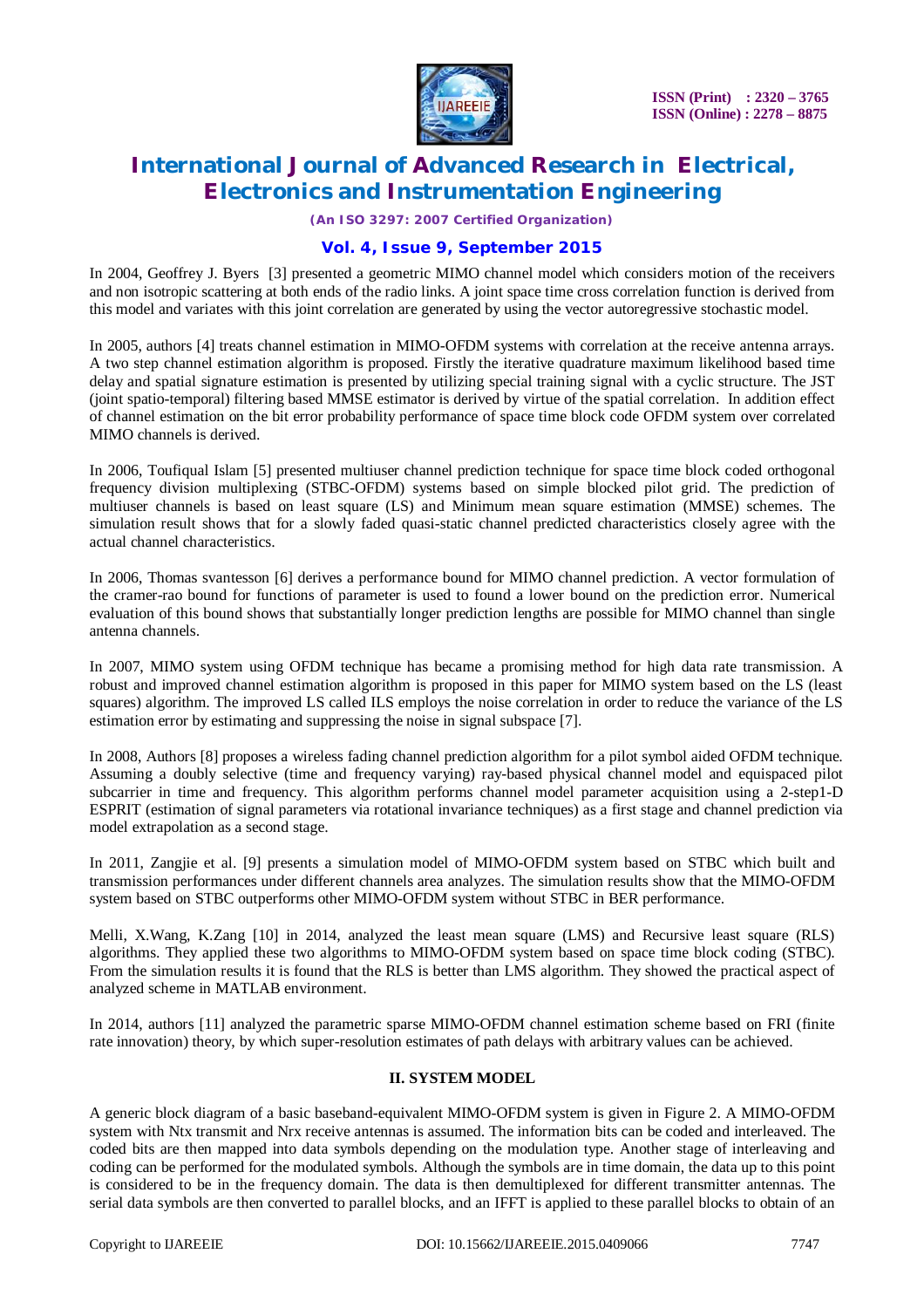

*(An ISO 3297: 2007 Certified Organization)*

#### **Vol. 4, Issue 9, September 2015**

OFDM symbol can be obtained from frequency domain symbols the time domain OFDM symbols. For the transmit antenna, Ntx, time domain samples as



$$
\begin{aligned} \n\kappa[n,m] &= IFFT\{X_{\kappa}[n,k]\} \\ \n&= \sum_{k=0}^{K-1} X_{\kappa}[n,k] e^{j2\pi mk/K} \, 0 \le k, m \le K-1 \n\end{aligned}
$$

Where Xtx [n, k] is the data at the kth subcarrier of the nth OFDM symbol, K is the number of subcarriers, and m is the time domain sampling index.

The channel at time t is expressed as,

$$
h(t,\tau) = \sum_{l=0}^{L-1} \alpha_l(t)\delta(\tau - \tau_l),
$$
\n<sup>(2)</sup>

Where L is the number of taps, αl is the lth complex path gain, and τl is the corresponding path delay. The individual paths can be correlated, and the channel can be sparse. At time t, the CFR of the CIR is given by

$$
H(t,f) = \int_{-\infty}^{+\infty} h(t,\tau)e^{-j2\pi ft}d\tau
$$
\n(3)

CFR can be if proper path is found i.e.

$$
H[n,k] = H(nT_f, k\Delta f) = \sum_{l=0}^{L-1} h[n,l] F_K^{kl}
$$
\n(4)

Where h[n, l] = h(nTf, kts), and FK = e–2 $\pi j/k$ , Tf is the symbol length including CP,  $\Delta f$  is the subcarrier spacing, and  $ts = 1/Df$  is the sample interval.

for the nth OFDM symbol, Eq 4 can be rewritten as

$$
H = Fh \tag{5}
$$

Copyright to IJAREEIE DOI: 10.15662/IJAREEIE.2015.0409066 7748

(1)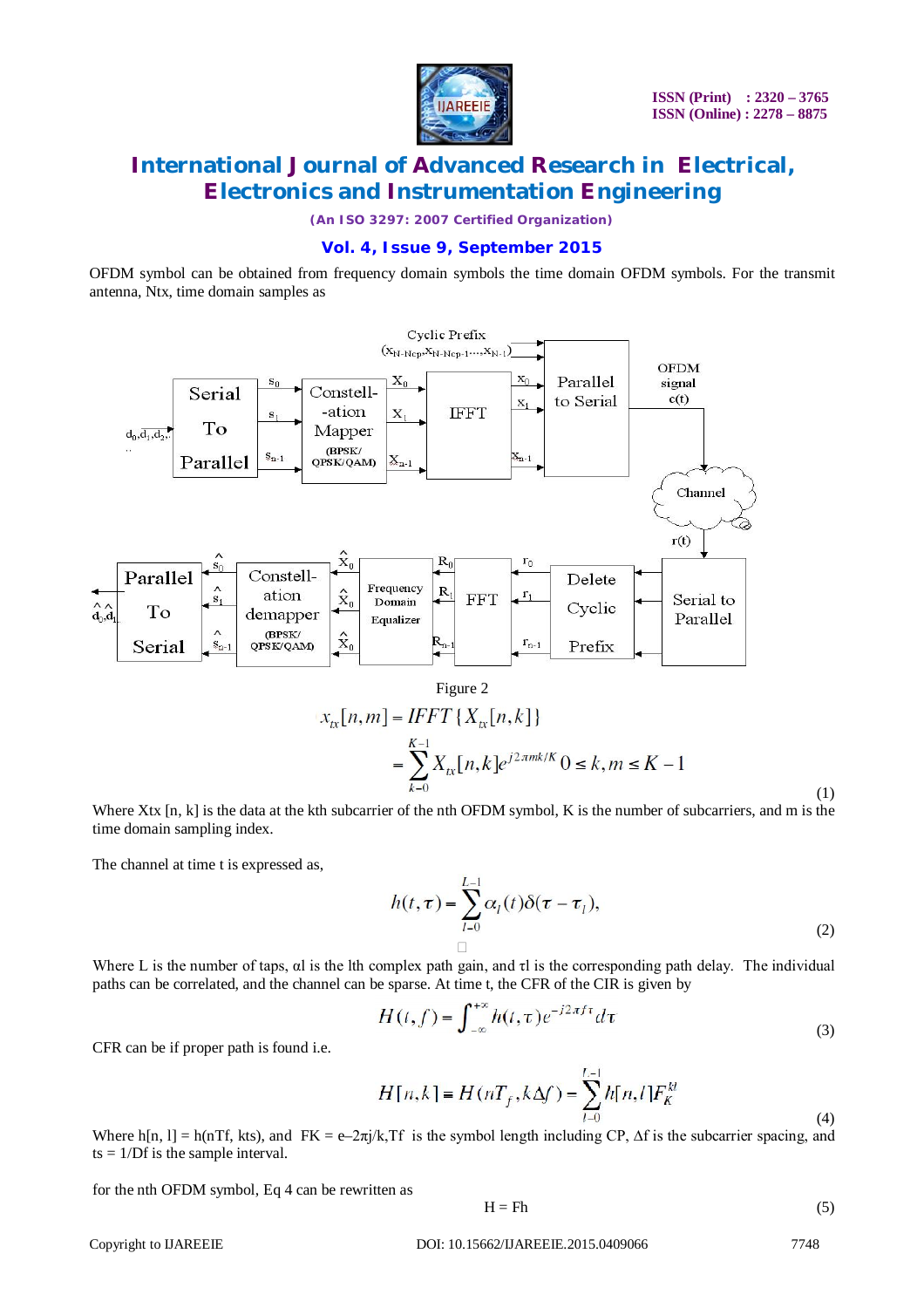

*(An ISO 3297: 2007 Certified Organization)*

#### **Vol. 4, Issue 9, September 2015**

H is the column vector containing the channel at each subcarrier, F is the unitary FFT matrix, and h is the column vector containing the CIR taps.

At the receive antenna, rx, can be formulated as

$$
y_{rx}[n,m] = \sum_{k=1}^{N_{\alpha}} \sum_{l=0}^{L-1} x_{tx}[n,m-l]h_{rxtx}^{m}[n,l] + i_{rx}[n,m] + w_{rx}[n,m],
$$
\n(6)

where  $x = 1, \ldots, Nrx$ ,

After taking FFT of the time domain samples, the received samples in frequency domain can be expressed as,

$$
Y_{rx}[n,k] = \frac{1}{K} \sum_{m=0}^{K-1} y_{rx}[n,m] e^{-j\frac{2\pi km}{K}}
$$
  
\n
$$
= \frac{1}{K} \sum_{m=0}^{K-1} \left[ \sum_{k=1}^{N_K} \sum_{l=0}^{L-1} x_{tx}[n,m-l] h_{rxt}^m[n,l] + i_{rx}[n,m] + w_{rx}[n,m] \right] e^{-j\frac{2\pi km}{K}}
$$
  
\n
$$
= \sum_{k=1}^{N_K} \frac{1}{K} \sum_{m=0}^{K-1} \left[ \sum_{l=0}^{L-1} \left[ \sum_{k'=0}^{K-1} x_{tx}[n,k'] e^{j2\pi(m-l)k'/K} \right] + i_{rx}[n,l] \right] e^{-j\frac{2\pi km}{K}} + I_{rx}[n,k] + W_{rx}[n,k] \tag{7}
$$

whereIrx[n, k] and Wrx[n, k] are the corresponding frequency domain components calculated from irx[n, m] and wrx[n, m],respectively.

For rxtx receive antenna and nth OFDM symbol, we get

$$
\mathbf{Y}_{rx} = \sum_{tx=1}^{N_{tx}} \mathbf{F} \mathbf{\Xi}_{rxtx} \mathbf{F}^H \mathbf{X}_{tx} + \mathbf{I}_{rx} + \mathbf{W}_{rx},
$$
\n
$$
= \sum_{tx=1}^{N_{tx}} \Psi \mathbf{X}_{tx} + \mathbf{I}_{rx} + \mathbf{W}_{rx}.
$$
\n
$$
\text{and signal at each subcarrier. } \mathbf{F} \text{ is the unitary EFT matrix with entries.}
$$
\n(8)

Here, Yrx is column vector storing the received signal at each subcarrier, F is the unitary FFT matrix with entries e–j2πmk/K√Kwith m and k being the row and column index,which can be considered as the equivalent channel between each received and all the transmitted subcarriers.

Xtx denotes the column vector for transmitted symbols from txth transmit antenna, Irx is the column vector for interferers, Wrx is the column vector for noise, and Ξrxtx is the matrix with channel taps at each m index. The entries of Ξ are given by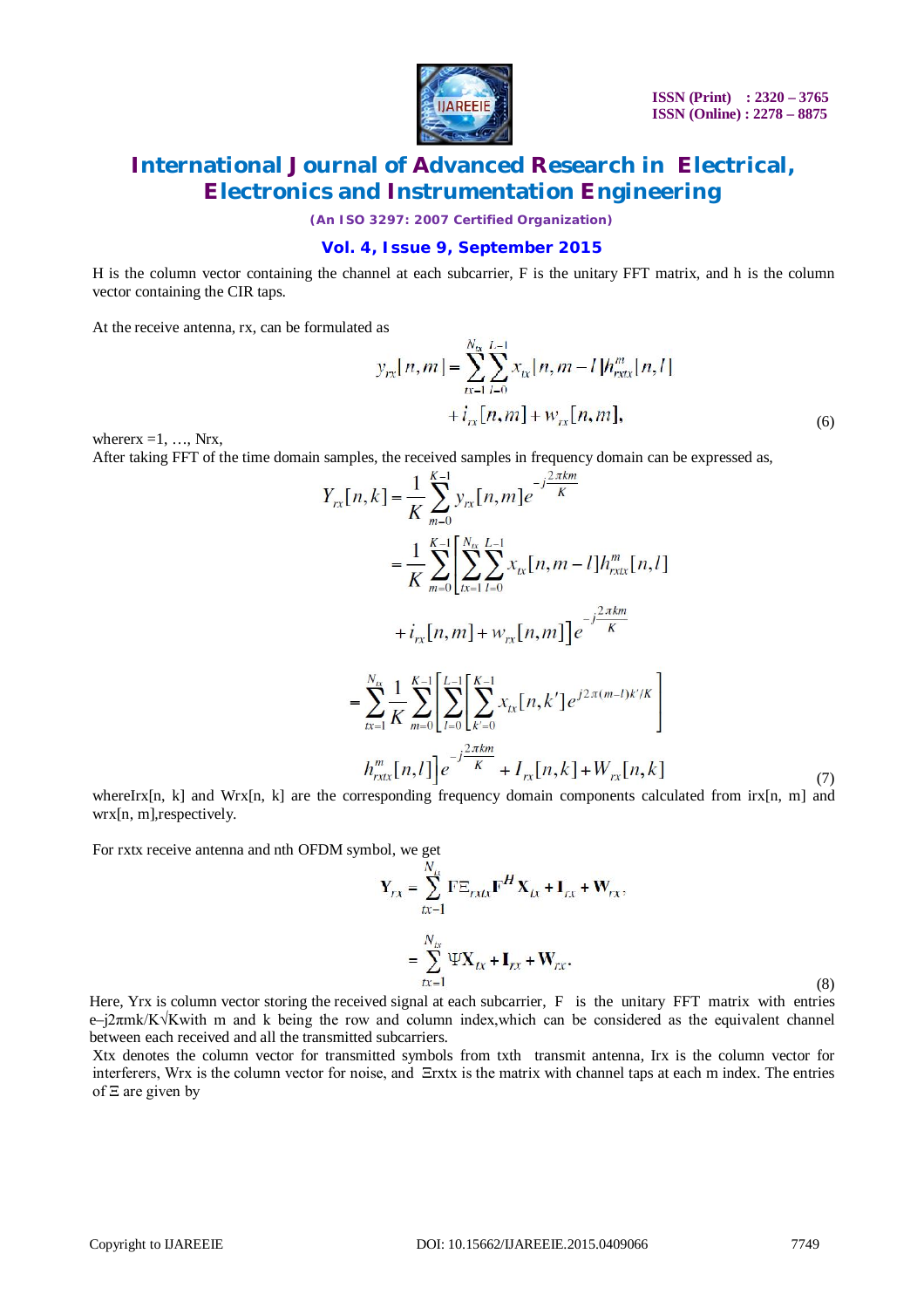

*(An ISO 3297: 2007 Certified Organization)*

### **Vol. 4, Issue 9, September 2015**

(9)

#### **III. CHANNEL PREDICTION TECHNIQUES FOR MIMO-OFDM**

Channel prediction is an appealing technique to mitigate the performance degradation due to inevitable feedback delay of the channel state information in modern wireless system. In this, auto regressive model is used to predict channel coefficient. This analysis made on evaluating BER, NMSE & complexity of three predictor algorithms.

In an MIMO-OFDM system, the transmitter modulates the message bit sequence into QAM symbols, performs IFFT on the symbols to convert them into time-domain signals, and sends them out through a (wireless) channel.The received signal is usually distorted by the channel characteristics. In order to recover the transmitted bits, the channel effect must be predicted and compensated in the receiver. The orthogonality allows each subcarrier component of the received signal to be expressed as the product of the transmitted signal and channel frequency response at the subcarrier. Thus, the transmitted signal can be recovered by prediction of the channel response just at each subcarrier. In general, the channel can be predicted by using a preamble or pilot symbols known to both transmitter and receiver, which employ various interpolation techniques to predict the channel response of the subcarriers between pilot tones. In general, data signal as well as training signal, or both, can be used for channel Prediction.

#### **A. MIMO-OFDM PILOT**

1 OEDM evening ö. Frequency  $P_{\text{tot}}^{\text{c}}$  size =  $FFT$  $\bullet$  $\frac{0}{0}$ Time Figure 3(a) Figure 3(b)

Depending on the arrangement of pilots, three different types of pilot structures are considered: block type, comb type, and lattice type.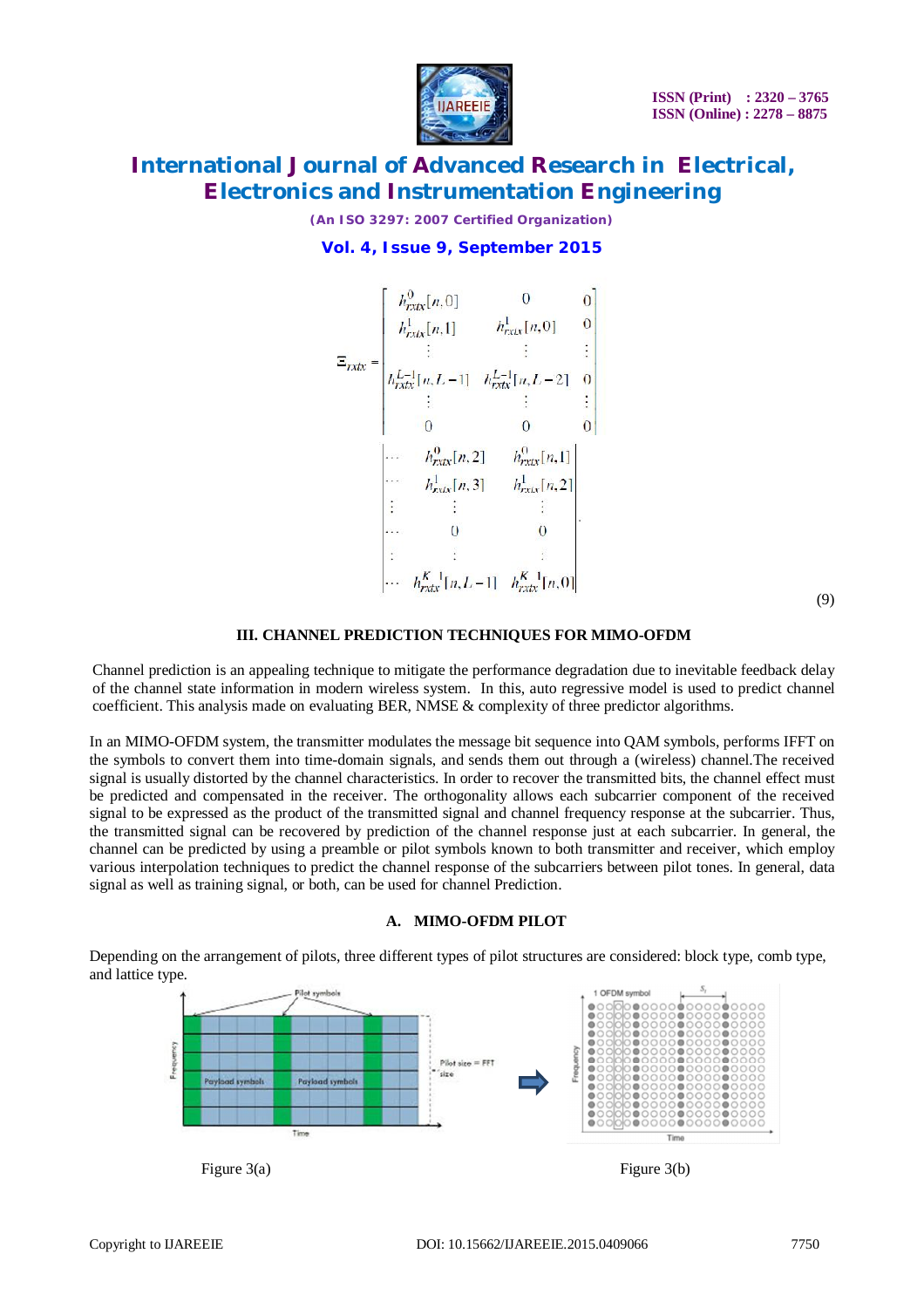

*(An ISO 3297: 2007 Certified Organization)*

#### **Vol. 4, Issue 9, September 2015**

#### **B. TRAINING AND PREDICTION BASED CHANNEL PREDICTION**

Training symbols can be used for channel prediction, usually providing a good performance. However, their transmission efficiencies are reduced due to the required overhead of training symbols such as preamble or pilot tones that are transmitted in addition to data symbols.The least-square (LS) and minimum-mean-square-error (MMSE) techniques are widely used for channel Prediction when training symbols are available.

#### **C. DFT-BASED CHANNEL PREDICTION**

The DFT-based channel Prediction technique has been derived to improve the performance of LS or MMSE channel Prediction by eliminating the effect of noise outside the maximum channel delay. Note that the maximum channel delay L must be known in advance. This technique is used for noise reduction.

#### **D. SEMI-BLIND CHANNEL PREDICTION**

Semi-blind channel predictor is another class of channel predictors that utilize not only that part of signal corresponding to the training symbols but also the part corresponding to data symbols.

#### **E. BLIND CHANNEL PREDICTION**

Using the statistical properties of received signals, the channel can be predicted without resorting to the preamble or pilot signals. Obviously, such a blind channel prediction technique has an advantage of not incurring an overhead with training signals. However, it often needs a large number of received symbols to extract statistical properties. Furthermore, their performance is usually worse than that of other conventional channel prediction techniques that employ the training signal. It consists of a filter, zero-memory nonlinear predictor, and adaptive algorithm.

#### **F. PILOT BASED CHANNEL PREDICTOR**

In the pilot mode, only few subcarriers are used for the initial prediction process. Depending on the stage, where the prediction is performed, prediction techniques will be considered under time and frequency domains techniques. In frequency domain prediction techniques, as a first step, CFR for the known pilot subcarriers is predicted. These LS predicts are then extrapolated to get the channel at the non-pilot subcarriers. The process of the extrapolation can be denoted as

#### $^{\wedge}$ H = Q $^{\wedge}$ HLS (8)

Where, Q is the interpolation or extrapolation matrix. The goal of the prediction technique is to obtain Q with lower computational complexity but at the same time is to achieve higher accuracy for a given system. In this subsection, the calculation of matrix Q for simple interpolation techniques will be discussed.

Let, A is the diagonal matrix of pilots as  $A = diag\{ A0, A1, \ldots, AN \}$  is the number of pilots in one OFDM symbol, h^is the impulse response of the pilots of one OFDM symbol, and Z is the Channel noise.

At the receiving end signal received is written as

$$
B = AF\hat{h} + Z\tag{9}
$$

where B is the vector of output signal after OFDM demodulation as  $B = \{B0, B1, \ldots BN-1\}$ T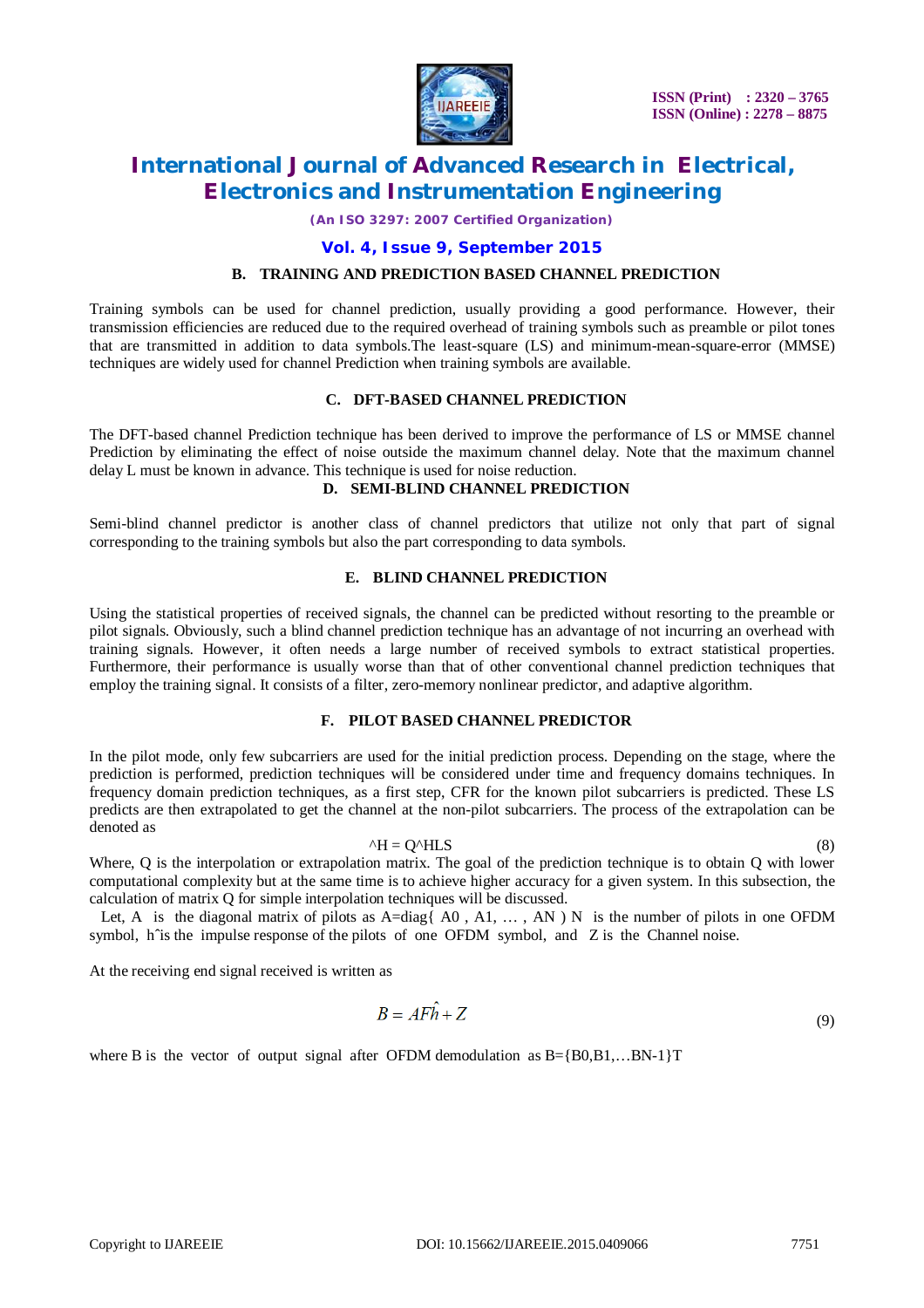

*(An ISO 3297: 2007 Certified Organization)*

#### **Vol. 4, Issue 9, September 2015**

F is the Fourier transfer matrix as

$$
F = \begin{bmatrix} W_N^{00} & \cdots & W_N^{0(N-1)} \\ \vdots & \ddots & \vdots \\ W_N^{(N-1)0} & \cdots & W_N^{(N-1)(N-1)} \end{bmatrix}
$$
(10)

Where weights of Fourier matrix is

$$
W_N^{i,k} = \frac{1}{\sqrt{N}} e^{-j2\pi(\frac{ik}{N})}
$$
\n(11)

And the detection function is

$$
K = \left| B - AF\hat{h} \right|^2
$$
  
\n
$$
- (B - AF\hat{h})^H (B - AF\hat{h})
$$
  
\n
$$
= B^H B - B^H AF\hat{h} - A^H BF^H \hat{h}^H + A^H F^H \hat{h}^H AF\hat{h}
$$
 (12)

For the minimization of K

$$
\frac{\partial K}{\partial \hat{h}^H} = 0 \tag{13}
$$

$$
=-F^{H}A^{H}B+F^{H}A^{H}AF\hat{h}
$$
\n(14)

$$
=0\tag{15}
$$

#### **V. CONCLUSION**

A review of different channel prediction techniques has been discussed. Different channel predictors such as pilot based predictor, blind channel predictor and semi-blind channel predictors have been discussed and it is concluded that pilot based channel prediction is far better than others, because blind and semi-blind channel predictor use mathematical information about the transmitted data and become complex. Block type arrangement and comb type arrangement for pilot insertion have been reviewed and compared. Block type arrangement is used for slow fading channel whereas comb type arrangement is used for fast fading channel. In block type arrangement includes algorithms like LSE, MMSE whereas comb type arrangement includes interpolation techniques such as piecewise constant interpolation, linear interpolation, second order interpolation, cubic spline interpolation and time domain interpolation techniques. Ithas been found that the performance of MMSE is much better than LSE but computation is very complex when number of subcarrier of OFDM increases. However, applying the DFT on the predicted output of these algorithms the results can be improved. DFT based channel prediction technique allows the reduction of noise component owing to operation in the transform domainand thus providing higher prediction accuracy.

#### **REFERENCES**

- 1. Ye (Geoffrey) Li, NambirajanSeshadri and SirikiatAriyavisitakul "Channel estimation for ofdm systems with transmission diversity in mobile wireless channels" IEEE JOURNAL ON SELECTED AREAS IN COMMUNICATIONS, VOL. 17, NO. 3, MARCH 1999, pp 461-471.
- 2. Blum.rs, Yan.q, Li.y and winters "Improved techniques for 4-transmit and 4-receive antenna MIMO-OFDM for wireless communications", IEEE VTS VOL.2 53rd 2001, pp 1298-1302 .

3. Geoffrey J. Byers, FambiraiTakawira. "Spatially and temporarly correlated MIMO channels-modeling and capacity analysis" IEEE TRANSACTIONS ON VEHICULAR TECHNOLOGY, VOL. 53,. 3, MAY 2004, pp 634-643.

- 4. HongleiMiao, and Markku J. Juntti. "Space time channel estimation and performance analysis for wireless MIMO-OFDM system with spatial correlation" IEEE TRANSACTIONS ON VEHICULAR TECHNOLOGY, VOL. 54, NO. 6, NOVEMBER 2005, pp 2003-2016.
- 5. Islam t,Ahmed.I, Malik.s, Alam.f. "Quasi static channel estimation for multiuser STBC-OFDM systems" ICECE 2006 ,pp 68-71.

7. Hossein, zamiri –jafaria and subbarayanpashupathy. "Robust and improved channel estimation algorithm for MIMO-OFDM systems" IEEE TRANSACTION ON WIRELESS COMMUNICATION, VOL. 6, NO. 6, JUNE 2007, pp 2106-2113.

<sup>6.</sup> Thomas Savantesson and A.lee and swindle hurst "A performance bound for prediction of mimo channels" IEEE TRANSACTION ON SIGNAL PROCESSING, VOL. 54, NO.2 FEBRUARY 2006, pp 520-529.